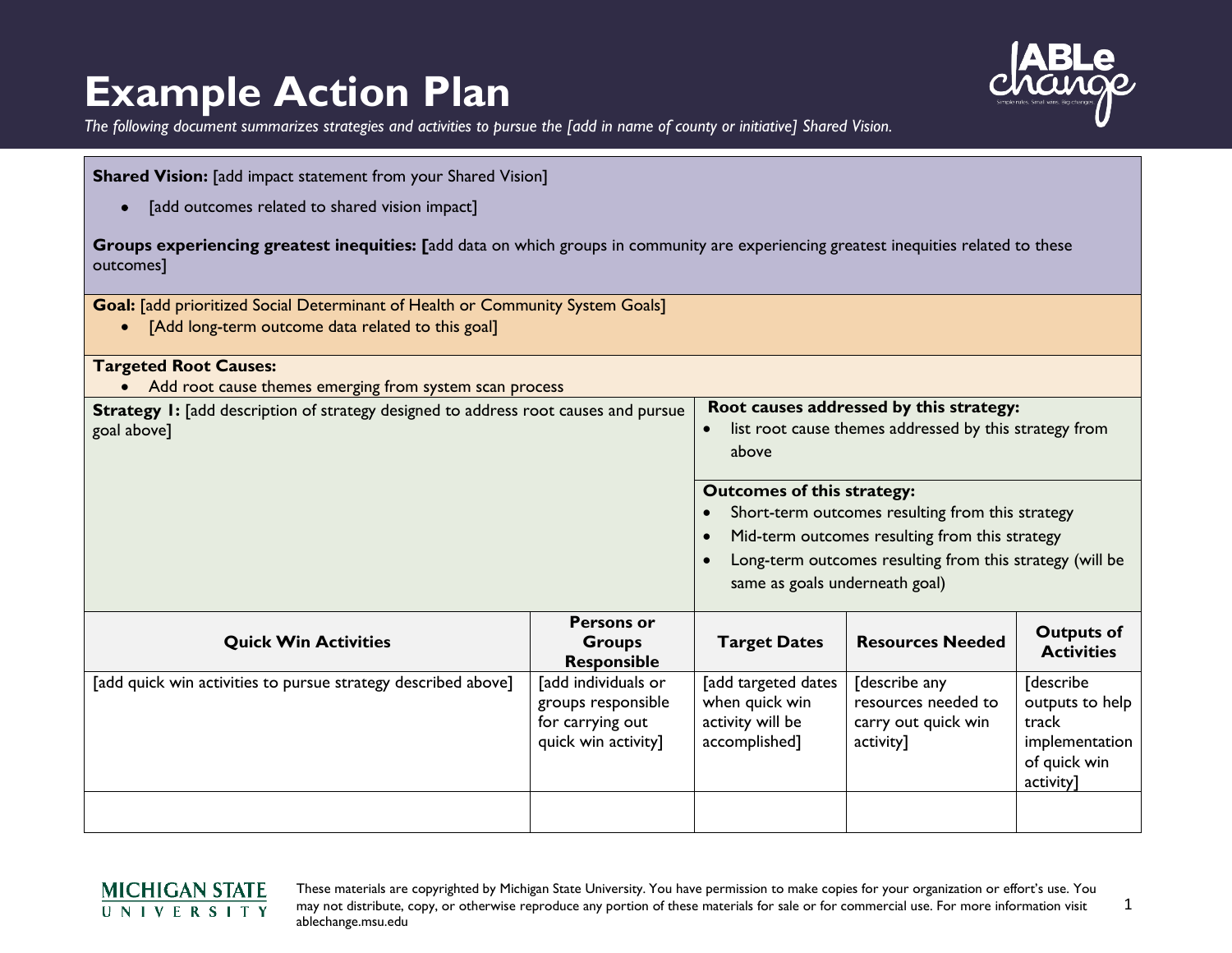

| Strategy #: [add description of strategy designed to address root causes and pursue<br>goal above] |                                                                                      | Root causes addressed by this strategy:<br>list root cause themes addressed by this strategy from<br>$\bullet$<br>above<br><b>Outcomes of this strategy:</b><br>Short-term outcomes resulting from this strategy<br>Mid-term outcomes resulting from this strategy<br>Long-term outcomes resulting from this strategy (will be<br>same as goals underneath goal) |                                                                          |                                                                                             |
|----------------------------------------------------------------------------------------------------|--------------------------------------------------------------------------------------|------------------------------------------------------------------------------------------------------------------------------------------------------------------------------------------------------------------------------------------------------------------------------------------------------------------------------------------------------------------|--------------------------------------------------------------------------|---------------------------------------------------------------------------------------------|
| <b>Quick Win Activities</b>                                                                        | <b>Persons or</b><br><b>Groups</b><br><b>Responsible</b>                             | <b>Target Dates</b>                                                                                                                                                                                                                                                                                                                                              | <b>Resources Needed</b>                                                  | <b>Outputs of</b><br><b>Activities</b>                                                      |
| [add quick win activities to pursue strategy described above]                                      | [add individuals or<br>groups responsible<br>for carrying out<br>quick win activity] | [add targeted dates<br>when quick win<br>activity will be<br>accomplished]                                                                                                                                                                                                                                                                                       | [describe any<br>resources needed to<br>carry out quick win<br>activity] | <b>[describe</b><br>outputs to help<br>track<br>implementation<br>of quick win<br>activity] |
|                                                                                                    |                                                                                      |                                                                                                                                                                                                                                                                                                                                                                  |                                                                          |                                                                                             |
|                                                                                                    |                                                                                      |                                                                                                                                                                                                                                                                                                                                                                  |                                                                          |                                                                                             |

## $\frac{\text{MICHIGAN STATE}}{\text{U N IV E R S IT Y}}$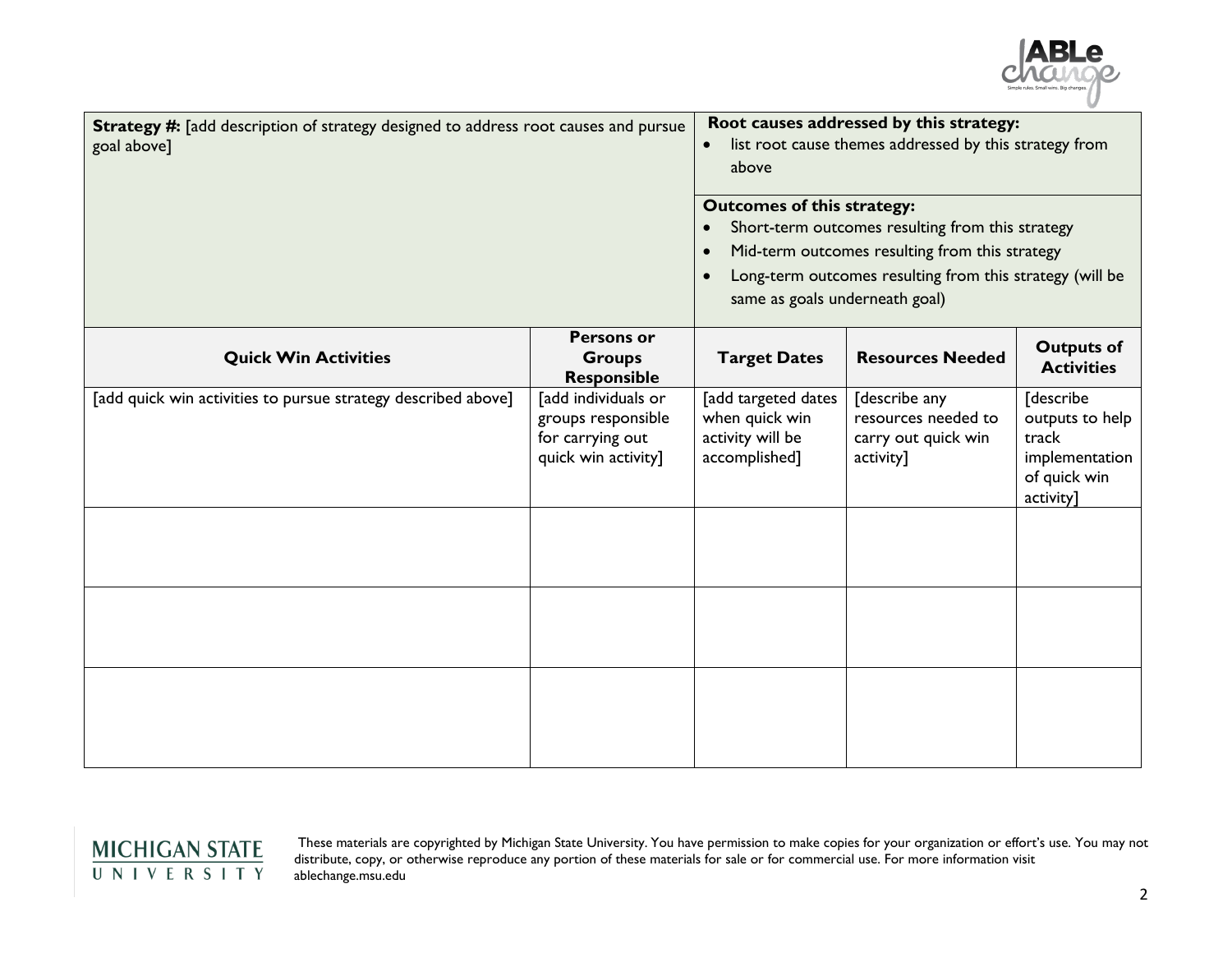

| Goal: [add prioritized Social Determinant of Health or Community System Goals]<br>[Add long-term outcome data related to this goal] |                                                                                      |                                                                                                                                                                                                                                       |                                                                          |                                                                                      |
|-------------------------------------------------------------------------------------------------------------------------------------|--------------------------------------------------------------------------------------|---------------------------------------------------------------------------------------------------------------------------------------------------------------------------------------------------------------------------------------|--------------------------------------------------------------------------|--------------------------------------------------------------------------------------|
| <b>Targeted Root Causes:</b><br>Add root cause themes emerging form system scan process                                             |                                                                                      |                                                                                                                                                                                                                                       |                                                                          |                                                                                      |
| <b>Strategy I:</b> [add description of strategy designed to address root causes and pursue<br>goal above]                           |                                                                                      | Root causes addressed by this strategy:<br>list root cause themes addressed by this strategy from<br>above                                                                                                                            |                                                                          |                                                                                      |
|                                                                                                                                     |                                                                                      | <b>Outcomes of this strategy:</b><br>Short-term outcomes resulting from this strategy<br>Mid-term outcomes resulting from this strategy<br>Long-term outcomes resulting from this strategy (will be<br>same as goals underneath goal) |                                                                          |                                                                                      |
| <b>Quick Win Activities</b>                                                                                                         | <b>Persons or</b><br><b>Groups</b><br><b>Responsible</b>                             | <b>Target Dates</b>                                                                                                                                                                                                                   | <b>Resources Needed</b>                                                  | <b>Outputs of</b><br><b>Activities</b>                                               |
| [add quick win activities to pursue strategy described above]                                                                       | [add individuals or<br>groups responsible<br>for carrying out<br>quick win activity] | [add targeted dates<br>when quick win<br>activity will be<br>accomplished]                                                                                                                                                            | [describe any<br>resources needed to<br>carry out quick win<br>activity] | [describe<br>outputs to help<br>track<br>implementation<br>of quick win<br>activity] |
|                                                                                                                                     |                                                                                      |                                                                                                                                                                                                                                       |                                                                          |                                                                                      |